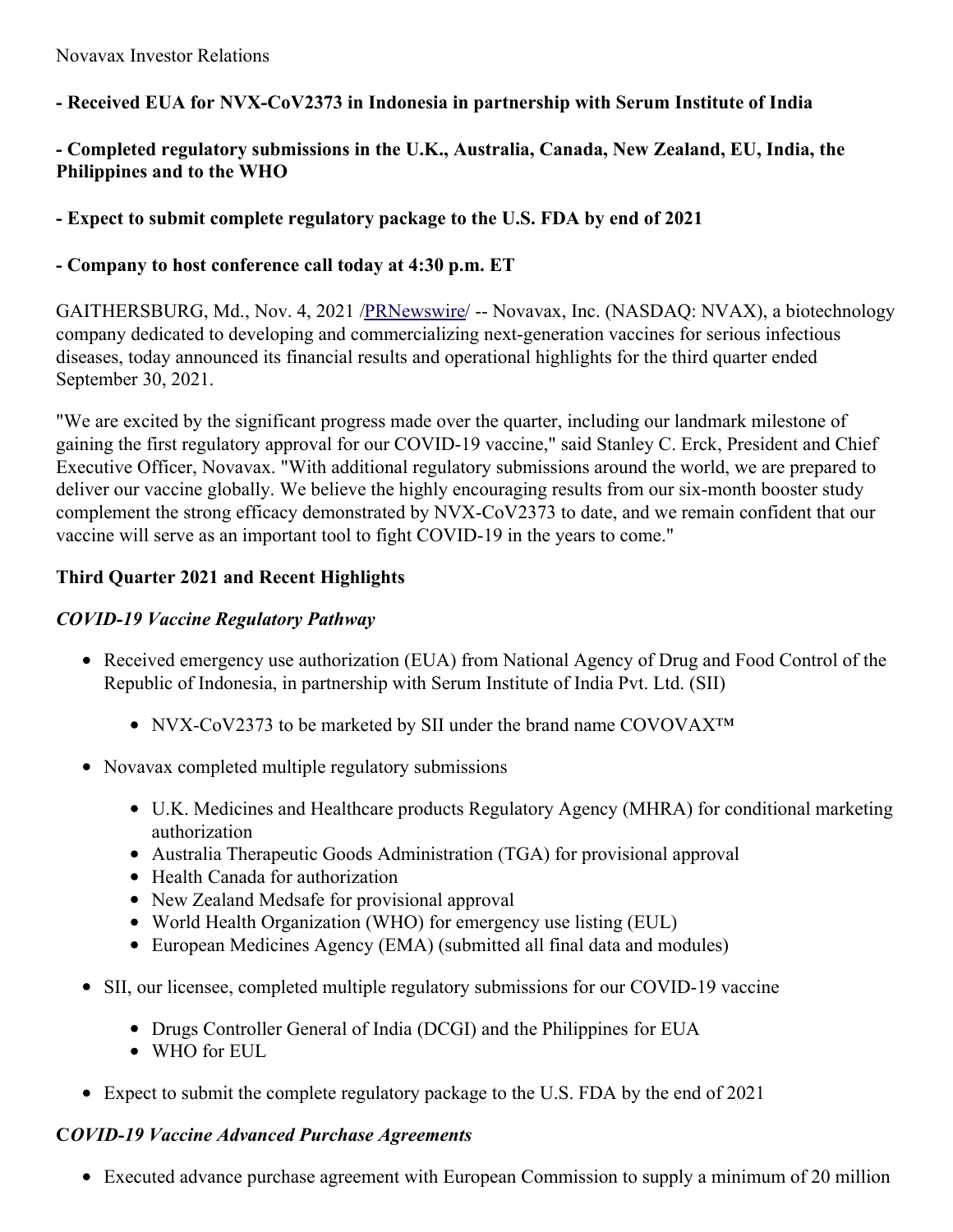doses and up to 100 million initial doses

• Option to purchase an additional 100 million doses through 2023

# **C***OVID-19 Vaccine Manufacturing and Supply*

- Achieved capacity of 100 million doses per month as of the end of the third quarter of 2021, on track to achieve capacity of 150 million doses per month by the end of the fourth quarter of 2021, and expect to have capacity in excess of 2 billion annual doses in 2022
- Collaborated with licensed manufacturers to enable distribution of NVX-CoV2373 globally
	- Expanded partnership with SII through a supply agreement
	- Takeda Pharmaceutical Company Limited finalized agreement with government of Japan's Ministry of Health, Labour and Welfare for purchase of 150 million doses, with anticipated distribution in 2022

## *COVID-19 Vaccine Clinical Development*

- Completed crossover arms in U.K. Phase 3, South Africa Phase 2b, PREVENT-19 Phase 3, and pediatric expansion of PREVENT-19 trials
- Ongoing pediatric expansion of PREVENT-19 Phase 3 trial
	- Completed enrollment of 2,248 adolescents aged 12-17 years across up to 75 sites in the U.S.
	- Expect to have a regulatory package available for global submission in the first quarter of 2022
- Advanced booster study in the Phase 2 portion of U.S. and Australia Phase 1/2 trial
	- Data from 6-month booster study demonstrated positive results
		- Wild-type neutralizing antibodies increased more than 4-fold versus primary vaccination series
		- Cross-reactive functional antibodies to the Delta (B.1.617.2) variant strain detected after primary vaccination series and increased more than 6-fold following boosting
	- Initiated twelve-month booster dose for select participants following completion of 6-month booster study

## *Combination Vaccine*

- Completed enrollment of Phase 1/2 clinical trial for COVID-NanoFlu™ combination vaccine in Australia across 10 sites
	- Enrolled 642 healthy adults aged 50 to 70 years
	- Evaluating the safety, tolerability and immune response of a COVID-NanoFlu combination vaccine formulated with Matrix-M™ adjuvant
	- Data is expected in the first half of 2022

# *Publication Highlights*

- Final analysis from multiple Phase 3 trials accepted by a peer-reviewed journal and posted via the preprint server on medRxiv.org
	- PREVENT-19 U.S. and Mexico study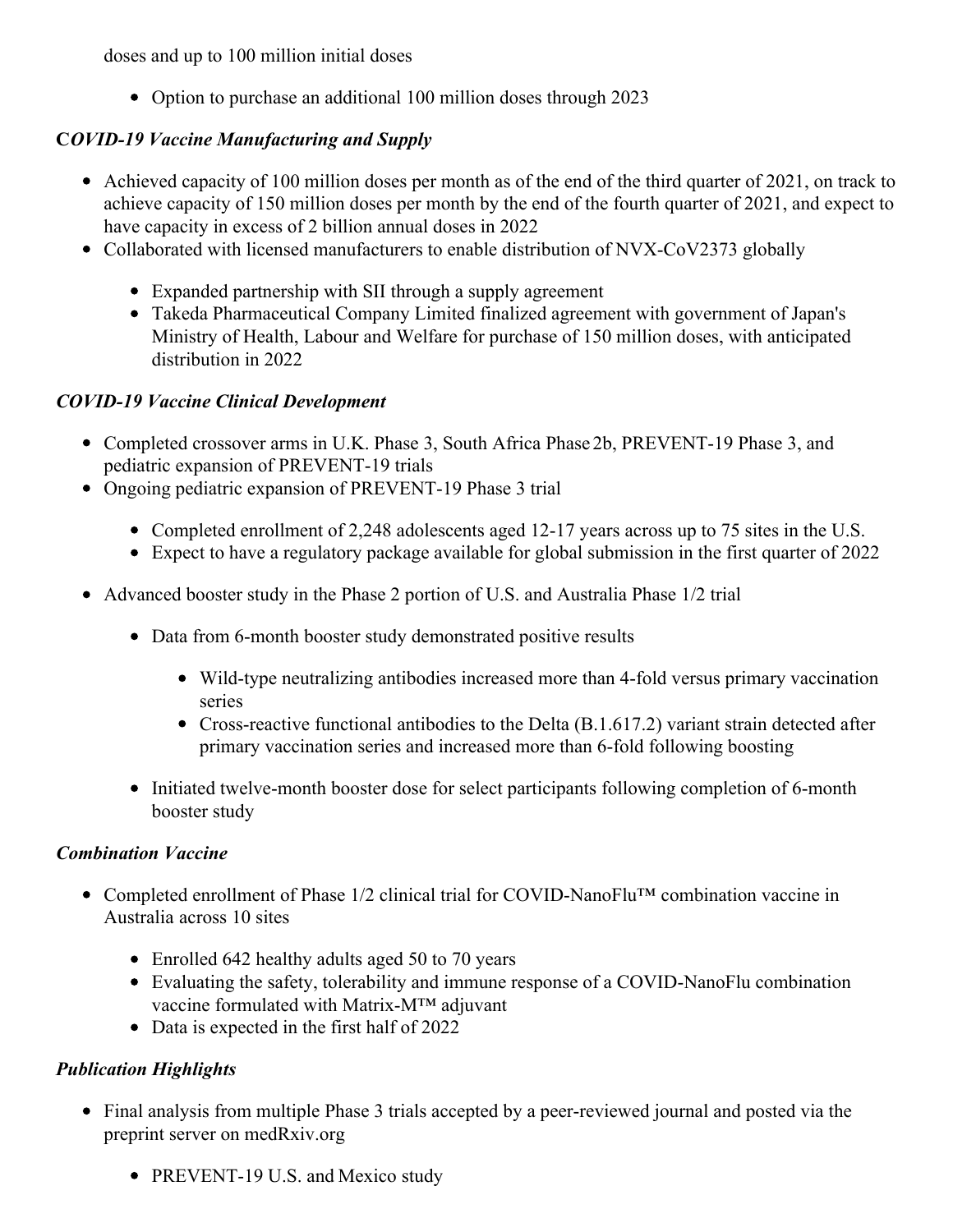- U.K. influenza co-administration sub-study
- Final analysis from pivotal Phase 3 clinical trial for NanoFlu™ published in *The Lancet Infectious Diseases*
- Final analysis from Phase 2 Australia and U.S. dosing regimen study published in *PLOS Medicine*

# *Corporate Highlights*

- Strengthened corporate leadership with executive hiring and promotions
	- Jim Kelly as Executive Vice President, Chief Financial Officer and Treasurer
	- Denny Kim, M.D. as Senior Vice President, Chief Safety Officer
	- Marco Cacciuttolo, Ph.D. promoted to Senior Vice President, Process and Analytical Development
	- Raburn Mallory, M.D. promoted to Senior Vice President, Head of Clinical Development

# **Financial Results for the Three Months Ended September 30, 2021**

Novavax reported a net loss of \$322.4 million, or \$4.31 per share, for the third quarter of 2021, compared to a net loss of \$197.3 million, or \$3.21 per share, for the third quarter of 2020.

Novavax revenue in the third quarter of 2021 was \$178.8 million, compared to \$157.0 million in the same period in 2020. This increase was due to increased development activities relating to NVX-CoV2373 for services performed under the U.S. government agreement and royalties under Novavax' licensing agreements.

Research and development expenses increased to \$408.2 million in the third quarter of 2021, compared to \$294.1 million in the same period in 2020. The increase was primarily due to the development and manufacturing for NVX-CoV2373.

General and administrative expenses increased to \$77.8 million in the third quarter of 2021, compared to \$56.9 million for the same period in 2020. The increase was primarily due to costs associated supporting our NVX-CoV2373 program.

As of September 30, 2021, Novavax had \$1.9 billion in cash, cash equivalents and restricted cash, compared to \$0.8 billion as of December 31, 2020. The increase in cash provided was primarily due to \$1.2 billion in payments under advance purchase agreements recorded as deferred revenue and \$565 million net proceeds raised through utilization of At-the-market (ATM) offerings during the first quarter of 2021.

# **Conference Call**

Novavax will host its quarterly conference call today at 4:30 p.m. ET. The dial-in numbers for the conference call are (877) 870-4263 (Domestic) or (412) 317-0790 (International). Participants will be prompted to request to join the Novavax, Inc. call. A replay of the conference call will be available starting at 7:30 p.m. ET on November 4, 2021 until 11:59 p.m. ET on November 11, 2021. To access the replay by telephone, dial (877) 344-7529 (Domestic) or (412) 317-0088 (International) and use passcode 10161242.

A webcast of the conference call can also be accessed on the Novavax website at novavax.com/events. A replay of the webcast will be available on the Novavax website until February 4, 2022.

## **About NVX-CoV2373**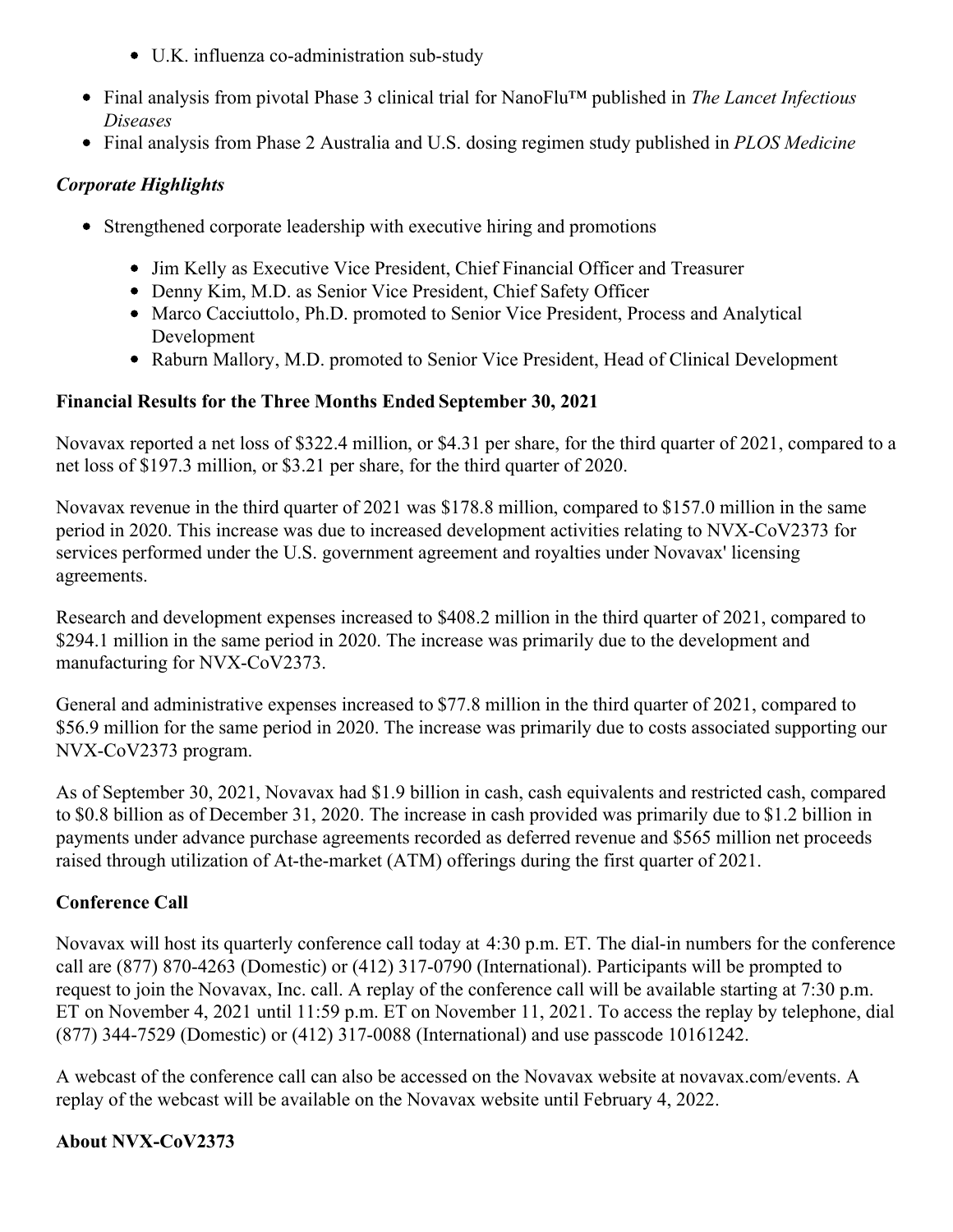NVX-CoV2373 is a protein-based vaccine candidate engineered from the genetic sequence of the first strain of SARS-CoV-2, the virus that causes COVID-19 disease. NVX-CoV2373 was created using Novavax' recombinant nanoparticle technology to generate antigen derived from the coronavirus spike (S) protein and is formulated with Novavax' patented saponin-based Matrix-M™ adjuvant to enhance the immune response and stimulate high levels of neutralizing antibodies. NVX-CoV2373 contains purified protein antigen and can neither replicate nor can it cause COVID-19.

Novavax' COVID-19 vaccine is packaged as a ready-to-use liquid formulation in a vial containing ten doses. The vaccination regimen calls for two 0.5 ml doses (5 microgram antigen and 50 microgram Matrix-M<sup>™</sup> adjuvant) given intramuscularly 21 days apart. The vaccine is stored at 2°- 8° Celsius, enabling the use of existing vaccine supply and cold chain channels.

# **About NanoFlu™**

NanoFlu™ is a recombinant hemagglutinin (HA) protein nanoparticle influenza vaccine produced by Novavax in its SF9 insect cell baculovirus system. NanoFlu™ uses HA amino acid protein sequences that are the same as the recommended wild-type circulating virus HA sequences. NanoFlu™ contains Novavax' patented saponin-based Matrix-M™ adjuvant.

# **About Matrix-M™ Adjuvant**

Novavax' patented saponin-based Matrix-M™ adjuvant has demonstrated a potent and well-tolerated effect by stimulating the entry of antigen-presenting cells into the injection site and enhancing antigen presentation in local lymph nodes, boosting immune response.

## **About Novavax**

Novavax, Inc. (Nasdaq: NVAX) is a biotechnology company that promotes improved health globally through the discovery, development and commercialization of innovative vaccines to prevent serious infectious diseases. The company's proprietary recombinant technology platform combines the power and speed of genetic engineering to efficiently produce highly immunogenic nanoparticles designed to address urgent global health needs. Novavax is conducting late-stage clinical trials for NVX-CoV2373, its vaccine candidate against SARS-CoV-2, the virus that causes COVID-19. NanoFlu™, its quadrivalent influenza nanoparticle vaccine, met all primary objectives in its pivotal Phase 3 clinical trial in older adults. Both vaccine candidates incorporate Novavax' proprietary saponin-based Matrix-M™ adjuvant to enhance the immune response and stimulate high levels of neutralizing antibodies.

For more information, visit [www.novavax.com](https://c212.net/c/link/?t=0&l=en&o=3347996-1&h=3450494230&u=https%3A%2F%2Fwww.novavax.com%2F&a=www.novavax.com) and connect with us on [Twitter](https://c212.net/c/link/?t=0&l=en&o=3347996-1&h=889259144&u=https%3A%2F%2Ftwitter.com%2FNovavax&a=Twitter) and [LinkedIn](https://c212.net/c/link/?t=0&l=en&o=3347996-1&h=3865356269&u=https%3A%2F%2Fwww.linkedin.com%2Fcompany%2Fnovavax%2Fmycompany%2F&a=LinkedIn).

# **Forward-Looking Statements**

Statements herein relating to the future of Novavax, its operating plans and prospects, its partnerships, the ongoing development of NVX-CoV2373, COVID-NanoFlu™ combination vaccine and other Novavax vaccine product candidates, including the timing of anticipated clinical trial results, the scope, timing and outcome of future regulatory filings and actions, the anticipated manufacturing capacity for Novavax' COVID-19 vaccine, the preparedness of Novavax to deliver vaccine doses, and the anticipated role that NVX-CoV2373 will play in fighting COVID-19 are forward-looking statements. Novavax cautions that these forward-looking statements are subject to numerous risks and uncertainties that could cause actual results to differ materially from those expressed or implied by such statements. These risks and uncertainties include challenges satisfying, alone or together with partners, various safety, efficacy, and product characterization requirements, including those related to process qualification and assay validation, necessary to satisfy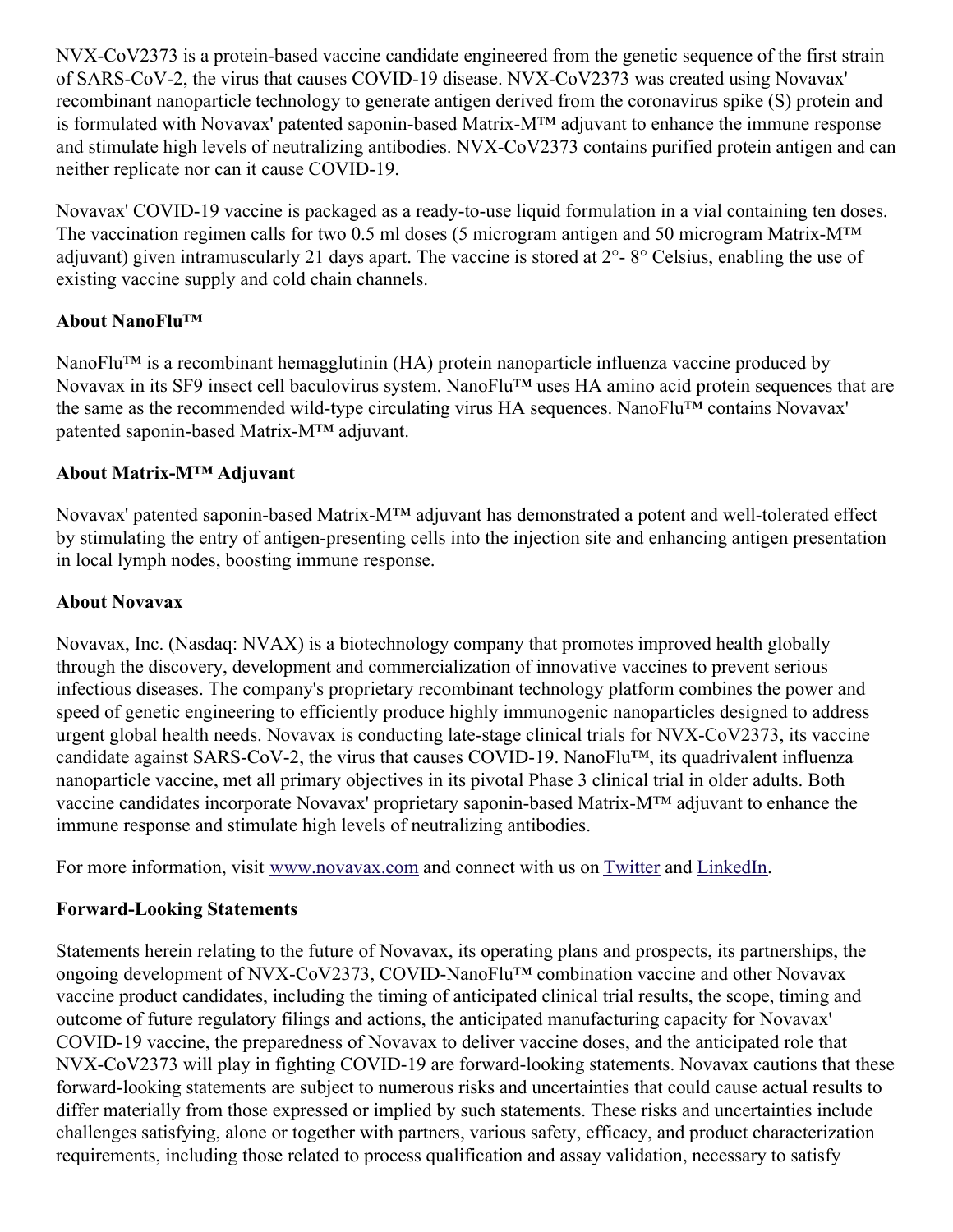applicable regulatory authorities; unanticipated challenges or delays in conducting clinical trials; difficulty obtaining scarce raw materials and supplies; resource constraints, including human capital and manufacturing capacity, on the ability of Novavax to pursue planned regulatory pathways; challenges meeting contractual requirements under agreements with multiple commercial, governmental, and other entities; and those other risk factors identified in the "Risk Factors" and "Management's Discussion and Analysis of Financial Condition and Results of Operations" sections of Novavax' Annual Report on Form 10-K for the year ended December 31, 2020 and subsequent Quarterly Reports on Form 10-Q, as filed with the Securities and Exchange Commission (SEC). We caution investors not to place considerable reliance on forward-looking statements contained in this press release. You are encouraged to read our filings with the SEC, available at [www.sec.gov](https://c212.net/c/link/?t=0&l=en&o=3347996-1&h=775330350&u=https%3A%2F%2Fc212.net%2Fc%2Flink%2F%3Ft%3D0%26l%3Den%26o%3D3337168-1%26h%3D936277454%26u%3Dhttp%253A%252F%252Fwww.sec.gov%252F%26a%3Dwww.sec.gov&a=www.sec.gov) and [www.novavax.com](https://c212.net/c/link/?t=0&l=en&o=3347996-1&h=968510205&u=https%3A%2F%2Fc212.net%2Fc%2Flink%2F%3Ft%3D0%26l%3Den%26o%3D3337168-1%26h%3D854862174%26u%3Dhttp%253A%252F%252Fwww.novavax.com%252F%26a%3Dwww.novavax.com&a=www.novavax.com), for a discussion of these and other risks and uncertainties. The forward-looking statements in this press release speak only as of the date of this document, and we undertake no obligation to update or revise any of the statements. Our business is subject to substantial risks and uncertainties, including those referenced above. Investors, potential investors, and others should give careful consideration to these risks and uncertainties.

#### **NOVAVAX, INC. CONDENSED CONSOLIDATED STATEMENTS OF OPERATIONS (in thousands, except per share information) (unaudited)**

|                                                                              | <b>Three Months Ended</b><br>September 30, |                        | <b>Nine Months Ended</b><br>September 30, |                         |
|------------------------------------------------------------------------------|--------------------------------------------|------------------------|-------------------------------------------|-------------------------|
|                                                                              | 2021                                       | 2020                   | 2021                                      | 2020                    |
| Revenue                                                                      | 178,844                                    | 157,024<br>\$          | 924,090<br>\$                             | 195,939<br>$\mathbb{S}$ |
| Expenses:                                                                    |                                            |                        |                                           |                         |
| Research and development                                                     | 408,195                                    | 294,087                | 1,571,551                                 | 345,828                 |
| General and administrative                                                   | 77,793                                     | 56,879                 | 214,144                                   | 83,977                  |
| Total expenses                                                               | 485,988                                    | 350,966                | 1,785,695                                 | 429,805                 |
| Loss from operations                                                         | (307, 144)                                 | (193, 942)             | (861, 605)                                | (233, 866)              |
| Interest income (expense), net                                               | (4, 852)                                   | (4,320)                | (14, 928)                                 | (10, 394)               |
| Other income (expense)                                                       | (4, 394)                                   | 952                    | (8,328)                                   | 3,565                   |
| Net loss before income tax expense                                           | (316,390)                                  | (197,310)              | (884, 861)                                | (240, 695)              |
| Income tax expense                                                           | 6,041                                      |                        | 12,606                                    |                         |
|                                                                              |                                            | S                      |                                           | \$                      |
| Net loss                                                                     | \$ (322, 431)                              | (197,310)              | \$ (897, 467)                             | (240, 695)              |
| Basic and diluted net loss per share                                         | (4.31)<br>- \$                             | $\mathbb{S}$<br>(3.21) | (12.13)<br>$\mathbf{\$}$                  | (4.39)<br>\$            |
| Basic and diluted weighted average<br>number of common shares<br>outstanding | 74,745                                     | 61,554                 | 73,972                                    | 54,810                  |
|                                                                              |                                            |                        |                                           |                         |

#### **SELECTED CONSOLIDATED BALANCE SHEET DATA**